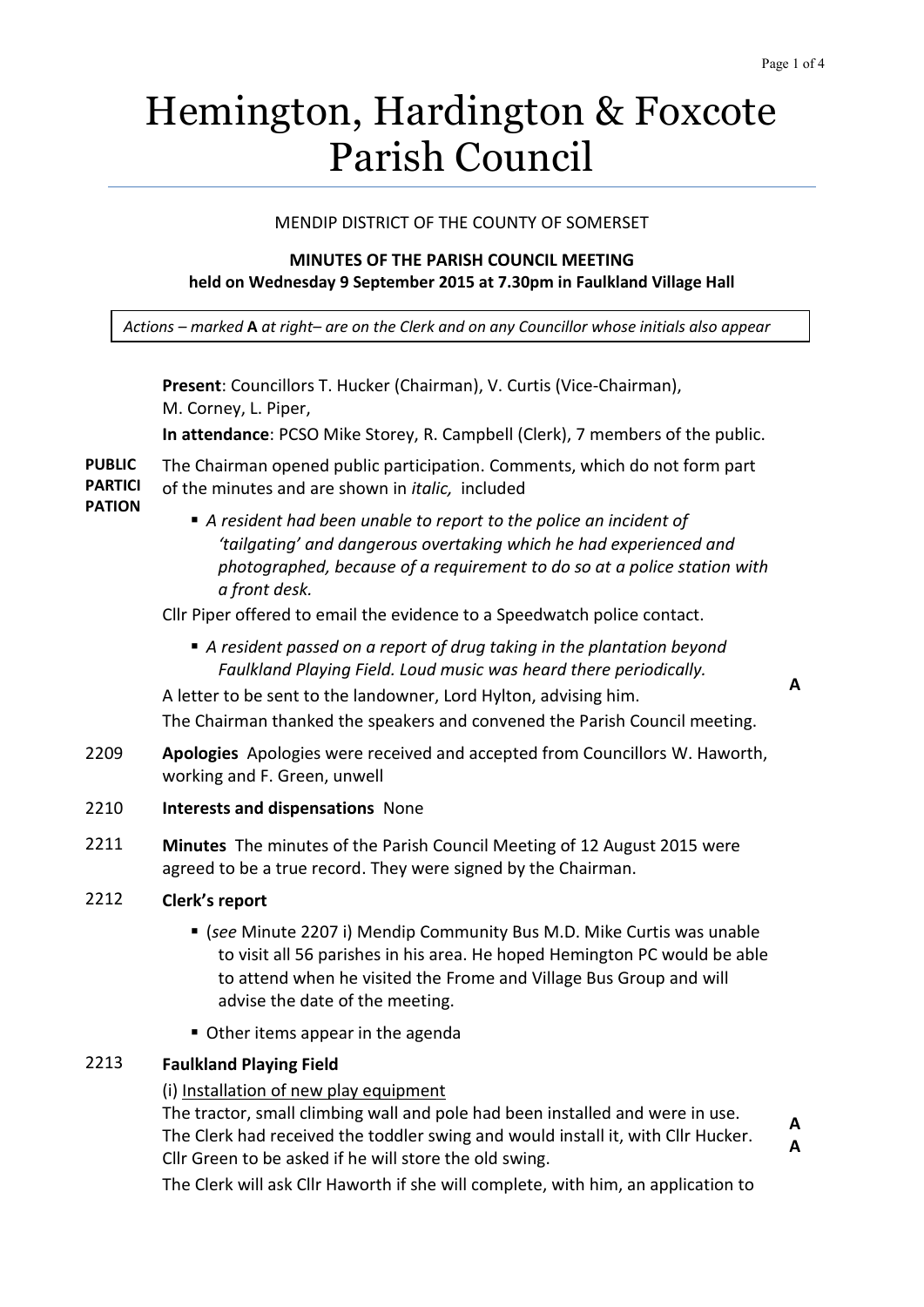**A**

**A**

Mendip's Legacy Fund for a play equipment grant, for approval at the October PC meeting. The application closing date is 16 October.

Cllr Piper had received further reports of dog mess at the Playing Field and Cllr Curtis had noticed do mess on the footpath past the Lavender Farm. The bin formerly at the playing field entrance was no longer there.

Mendip to be asked if they will supply two bins; if not, prices to be obtained for consideration in October.

# (ii) Safety inspection

Confirmation that the inspection had been carried out was still awaited. Cllr Hucker had repaired the roof of the tower installation.

**PUBLIC**  The meeting was adjourned for further public participation on the arrival of

**PARTICI PATION**

PCSO Michael Storey, who was introduced by the Chairman. PCSO Storey said he had taken on the beat, which covered 20 villages, in April 2015. He enjoyed working in Frome Rural North. For local information he advised people to go to the Avon & Somerset Police website, click on Your Area and enter their postcode. He could be contacted by email at

[Michael.Storey@avonandsomerset.police.uk](mailto:Michael.Storey@avonandsomerset.police.uk) or via 101 (Collar number 8755). The tailgating incident and reports of drug taking in the plantation were relayed to PCSO Storey. He asked people to call 101 at the time of a drug-taking incident, if possible.

He said that any matter not for him would be passed on to his beat manager or appropriate police officer.

The Chairman thanked PCSO Storey for coming out at that time of the evening and reconvened the Parish Council meeting.

## 2214 **Planning**

# (i) Applications

**2015/1984/HSE** The Batch, Row Lane, Laverton BA2 7RA.

Proposal: Part demolition of N. wing and proposed 2 storey extension over N. wing.

Cllr Corney said that the property was set back from the lane and the proposal used sympathetic materials.

**RESOLVED** (proposed Cllr Corney, 2<sup>nd</sup> Cllr Hucker, unanimous) to recommend **approval A**

## (ii) Access to West Farm development

SCC Highways had advised Cllr Piper that any appeal against highway advice given should be raised with the Strategic Manager, Traffic & Transport.

Cllr Corney said an appeal should be made. Ownership of the land assumed by Highways to be theirs at the time they advised Mendip Planning over access to the West Farm development was clearly in private hands, as shown on the Land Registry. Given the actual width of Fulwell Lane at its junction with the A366, it was impossible to achieve the required splay distance and visibility height limit requirement.

It was agreed that an appeal would be made.

(iii) Mendip Local Plan Part II

Comment could be made at [www.mendip.gov.uk/localplanpart2](http://www.mendip.gov.uk/localplanpart2) or in person at a number of venues throughout the District. The nearest was Beckington Village **A** MC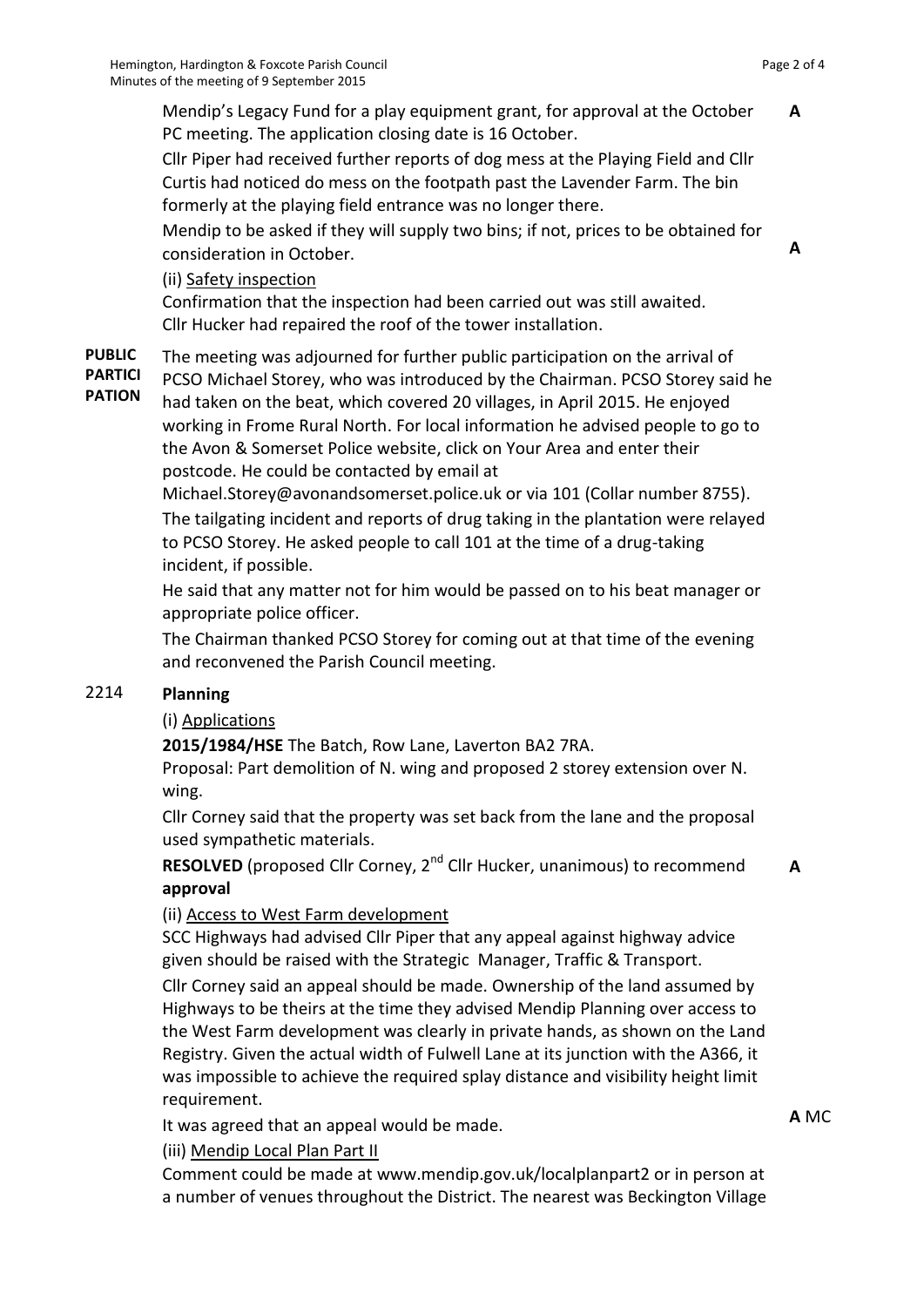Hall on Thursday 24 September, from 2pm to 8pm

(iv) Decisions and updates

Application 2015/1131/FUL Land South of Oldfied Farm Bungalow will be considered by the Planning Board on 16 September2015. A councillor to attend if possible.

(v) Enforcement

The following were noted:

- The Retreat, Foxcote. Appeal under way. Result due end November
- Caravan on land next to Lower Farm, Faulkland. Awaiting enforcement officer's visit.

# 2215 **Highways and rights of way**

# (i) Meeting with Somerset Highways

Cllr Piper reported on a meeting she and the Clerk had had with Rob Davey of Somerset Highways. Mr Davey had said that Highways could provide

- Renewal of the rumble strips at both ends of Faulkland Village
- white lines down both gutters of the A366 through Faulkland (rather than a white line down the centre) to give the illusion of a narrower road width

It was agreed to ask Highways to carry out these two measures as soon as possible.

Mr Davey had been asked if Highways would provide

- warning signs at Bishop Street
- **tractor crossing signs near Haywood Farm**
- a further sweep of the A366 at Faulkland to remove gravel

These measures to be requested at the same time.

Mr Davey had said that the PC could bid for further work under the Small Improvements Scheme and had mentioned 'table tops' to slow traffic down. Cllr Piper suggested better Faulkland signs as well

Cllr Corney favoured, per the Parish Plan, fewer physical signs and more painted on the road.

Small Improvement bids would now be for the year after next.

Cllr Curtis said buses still turned at Bishop Street. Frome minibuses again to be asked to pull in at the bottom of Faulkland Green and out at the top.

## (ii) Speedwatch

Some double offenders were now being recorded, but Cllr Piper was unconvinced the drivers would receive a police visit.

(iii) Update on requested Highway works

A list of outstanding requests, with reference numbers, was circulated. The vegetation obscuring speed limit signs had been cut back. Actions not completed to be chased.

(iv) Rights of Way update

From the floor Lynda Le Ray said that when enquiring about progress on rerouting the Buckland Dinham path, she had received a reply identical to one received elsewhere the end of 2014. Rob Coate, Somerset ROW, to be chased. **A**

**A**

**A**

**A**